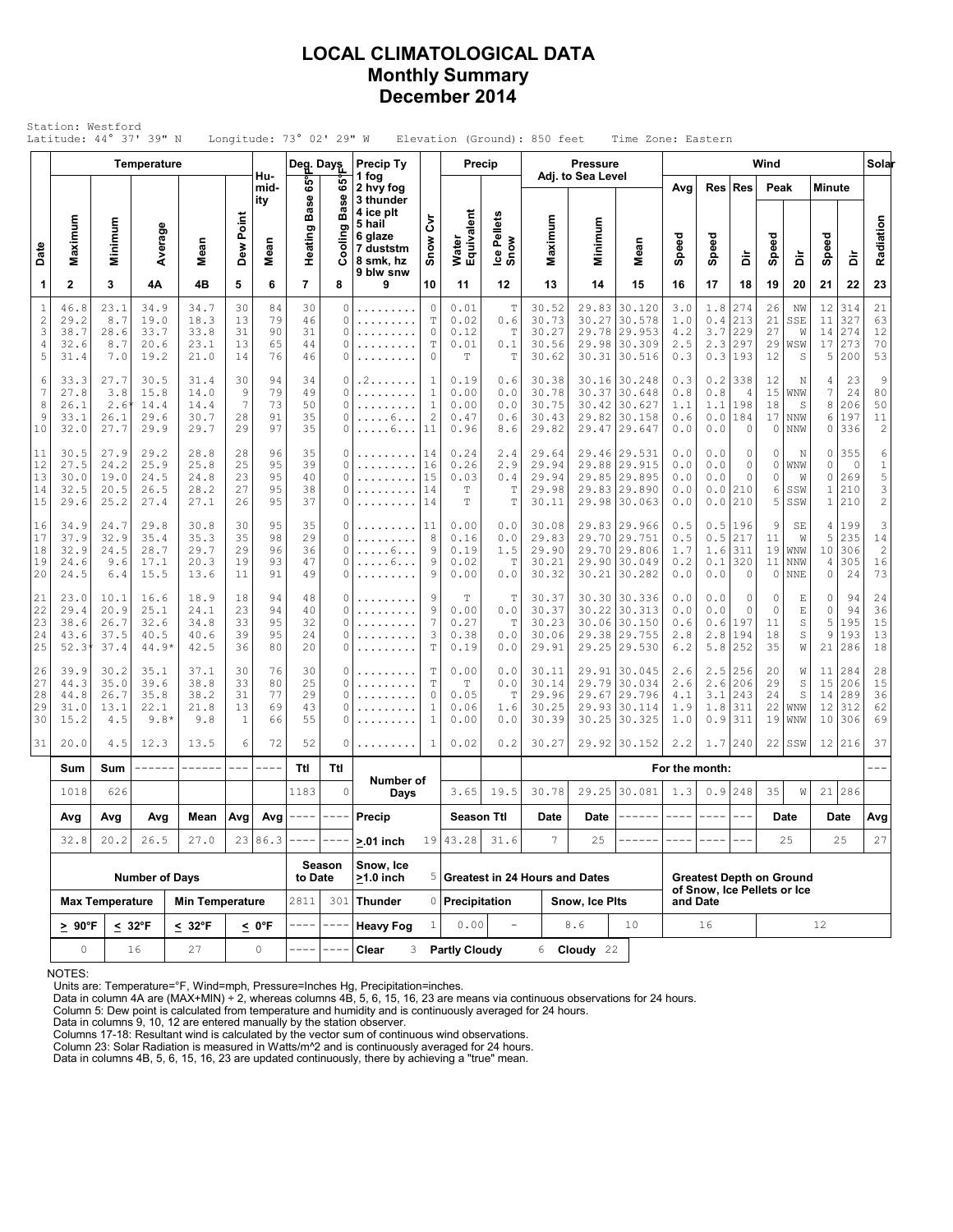### **OBSERVATIONS AT 3-HOUR INTERVALS December 2014: Westford**

|                                              |                                          |                                                                                            |                                                              |                                              |                                               |                                                              |                                                                | Wind                                              |                                                                          |                                                                    |                                                                                   |                                                              |                                                  |                                                              |                                                                                    |                                               | Wind                                                       |                                                 |                                         |                                                                                          |                                                              |                                                  |                                                  |                                                                  |                                                            | Wind                                                                                                                                                               |                                                                                 |
|----------------------------------------------|------------------------------------------|--------------------------------------------------------------------------------------------|--------------------------------------------------------------|----------------------------------------------|-----------------------------------------------|--------------------------------------------------------------|----------------------------------------------------------------|---------------------------------------------------|--------------------------------------------------------------------------|--------------------------------------------------------------------|-----------------------------------------------------------------------------------|--------------------------------------------------------------|--------------------------------------------------|--------------------------------------------------------------|------------------------------------------------------------------------------------|-----------------------------------------------|------------------------------------------------------------|-------------------------------------------------|-----------------------------------------|------------------------------------------------------------------------------------------|--------------------------------------------------------------|--------------------------------------------------|--------------------------------------------------|------------------------------------------------------------------|------------------------------------------------------------|--------------------------------------------------------------------------------------------------------------------------------------------------------------------|---------------------------------------------------------------------------------|
| Hour                                         | Sunshine                                 | Pressure                                                                                   | Rainfall<br>rate                                             | Temperature                                  | Dew Point                                     | Humidity                                                     | Direction                                                      | Speed                                             | Gust                                                                     | Sunshine                                                           | Pressure                                                                          | Rainfall<br>rate                                             | Temperature                                      | Dew Point                                                    | Humidity                                                                           | Direction                                     | Speed                                                      | Gust                                            | Sunshine                                | Pressure                                                                                 | Rainfall<br>rate                                             | Temperature                                      | Dew Point                                        | Humidity                                                         | Direction                                                  | Speed                                                                                                                                                              | Gust                                                                            |
|                                              |                                          |                                                                                            |                                                              | DEC 01                                       |                                               |                                                              |                                                                |                                                   |                                                                          |                                                                    |                                                                                   |                                                              | DEC 02                                           |                                                              |                                                                                    |                                               |                                                            |                                                 |                                         |                                                                                          |                                                              | DEC 03                                           |                                                  |                                                                  |                                                            |                                                                                                                                                                    |                                                                                 |
| 01<br>04<br>07<br>10<br>13<br>16<br>19<br>22 | 0<br>0<br>0<br>118<br>51<br>0<br>0<br>0  | 129.83<br>29.85<br>29.95<br>30.08<br>30.13<br>30.24<br>30.33<br>30.43                      | 0.00<br>0.00<br>0.00<br>0.00<br>0.00<br>0.00<br>0.00<br>0.00 | 43<br>46<br>42<br>35<br>33<br>30<br>28<br>28 | 39<br>42<br>40<br>32<br>29<br>23<br>21<br>21  | 88<br>86<br>93<br>90<br>87<br>77<br>76<br>76                 | 20<br>22<br>28<br>31<br>31<br>33<br>00<br>31                   | $\frac{4}{2}$<br>$\,1\,$<br>5<br>3<br>6<br>0<br>3 | 12<br>10<br>6<br>17<br>14<br>14<br>$\circ$<br>20                         | 0<br>$\circ$<br>$\circ$<br>202<br>211<br>7<br>$\mathbf 0$<br>0     | 30.56<br>30.65<br>30.70<br>30.72<br>30.64<br>30.55<br>30.48<br>30.37              | 0.00<br>0.00<br>0.00<br>0.00<br>0.00<br>0.00<br>0.00<br>0.00 | 19<br>12<br>9<br>16<br>21<br>20<br>19<br>27      | 13<br>5<br>$\epsilon$<br>9<br>12<br>13<br>16<br>25           | 75<br>74<br>85<br>74<br>68<br>74<br>87<br>91                                       | 34<br>32<br>33<br>03<br>33<br>36<br>25<br>19  | 0<br>0<br>0<br>0<br>0<br>0<br>0<br>5                       | 12<br>5<br>0<br>0<br>0<br>0<br>0<br>14          | 0<br>0<br>0<br>47<br>100<br>0<br>0<br>0 | 30.22<br>30.10<br>30.00<br>29.92<br>29.82<br>29.79<br>29.88<br>29.95                     | 0.00<br>0.00<br>0.00<br>0.00<br>0.00<br>0.00<br>0.00<br>0.00 | 29<br>30<br>32<br>36<br>37<br>37<br>35<br>33     | 26<br>28<br>31<br>35<br>36<br>35<br>32<br>25     | 87<br>92<br>95<br>96<br>97<br>96<br>89<br>73                     | 19<br>23<br>21<br>20<br>21<br>24<br>28<br>24               | 2<br>$\circ$<br>3<br>7<br>$\boldsymbol{7}$<br>$\sqrt{4}$<br>$\mathbf 1$<br>4                                                                                       | $\begin{array}{c} 11 \\ 7 \end{array}$<br>13<br>14<br>13<br>$\frac{9}{8}$<br>22 |
|                                              |                                          |                                                                                            |                                                              | DEC 04                                       |                                               |                                                              |                                                                |                                                   |                                                                          |                                                                    |                                                                                   | DEC 05                                                       |                                                  |                                                              |                                                                                    |                                               |                                                            |                                                 |                                         |                                                                                          |                                                              | DEC 06                                           |                                                  |                                                                  |                                                            |                                                                                                                                                                    |                                                                                 |
| 01<br>04<br>07<br>10<br>13<br>16<br>19<br>22 | 0<br>0<br>0<br>271<br>348<br>9<br>0<br>0 | 130.00<br>30.06<br>30.20<br>30.33<br>30.35<br>30.41<br>30.48<br>30.53                      | 0.00<br>0.00<br>0.00<br>0.00<br>0.00<br>0.00<br>0.00<br>0.00 | 32<br>32<br>26<br>26<br>25<br>22<br>15<br>10 | 24<br>23<br>21<br>11<br>7<br>9<br>7<br>5      | 71<br>69<br>80<br>53<br>46<br>57<br>68<br>80                 | 28<br>26<br>32<br>30<br>29<br>36<br>04<br>04                   | 8<br>3<br>10<br>$\mathbf{2}$<br>3<br>0<br>0<br>0  | 22<br>13<br>19<br>15<br>15<br>$\,1\,$<br>4<br>$\mathbf 0$                | 0<br>$\circ$<br>$\circ$<br>204<br>225<br>5<br>$\circ$<br>0         | 130.57<br>30.59<br>30.61<br>30.61<br>30.53<br>30.47<br>30.44<br>30.36             | 0.00<br>0.00<br>0.00<br>0.00<br>0.00<br>0.00<br>0.00<br>0.00 | 8<br>8<br>8<br>21<br>29<br>30<br>30<br>31        | 5<br>$\epsilon$<br>6<br>13<br>17<br>18<br>22<br>26           | 85<br>89<br>89<br>72<br>61<br>59<br>71<br>82                                       | ,06<br>06<br>06<br>08<br>16<br>16<br>20<br>20 | 0<br>0<br>0<br>0<br>0<br>0<br>0<br>0                       | 0<br>0<br>0<br>0<br>6<br>1<br>$\mathbf 1$<br>2  | 0<br>0<br>0<br>37<br>32<br>0<br>0<br>0  | 30.31<br>30.27<br>30.22<br>30.21<br>30.17<br>30.19<br>30.28<br>30.35                     | 0.00<br>0.00<br>0.00<br>0.00<br>0.00<br>0.00<br>0.00<br>0.00 | 31<br>32<br>33<br>33<br>33<br>32<br>29<br>29     | 28<br>29<br>30<br>32<br>32<br>31<br>28<br>28     | 88<br>91<br>89<br>94<br>96<br>97<br>97<br>97                     | 21  <br>20<br>20<br>20<br>20<br>31<br>01<br>0 <sup>0</sup> | 1<br>0<br>0<br>0<br>0<br>$\Omega$<br>0<br>$\mathbf 1$                                                                                                              | 8300058<br>8                                                                    |
|                                              | DEC 07                                   |                                                                                            |                                                              |                                              |                                               |                                                              |                                                                |                                                   |                                                                          |                                                                    | DEC 08                                                                            |                                                              |                                                  |                                                              |                                                                                    |                                               |                                                            |                                                 |                                         | DEC 09                                                                                   |                                                              |                                                  |                                                  |                                                                  |                                                            |                                                                                                                                                                    |                                                                                 |
| 01<br>04<br>07<br>10<br>13<br>16<br>19<br>22 | 0<br>0<br>216<br>369<br>9<br>0<br>0      | 0, 30.41<br>30.50<br>30.61<br>30.69<br>30.67<br>30.71<br>30.78<br>30.76                    | 0.00<br>0.00<br>0.00<br>0.00<br>0.00<br>0.00<br>0.00<br>0.00 | 27<br>22<br>16<br>15<br>16<br>10<br>6<br>4   | 25<br>18<br>13<br>9<br>7<br>3<br>$-2$<br>$-0$ | 95,00<br>86<br>88<br>75<br>66<br>73<br>70<br>81              | 02<br>35<br>04<br>0 <sub>0</sub><br>34<br>0 <sub>0</sub><br>03 | 1<br>3<br>$\,1\,$<br>$1\,$<br>2<br>0<br>0<br>0    | 9<br>10<br>6<br>13<br>15<br>4<br>0<br>0                                  | $\circ$<br>$\circ$<br>230<br>234<br>5<br>$\circ$<br>0              | 0, 30.75<br>30.72<br>30.71<br>30.68<br>30.60<br>30.57<br>30.56<br>30.49           | 0.00<br>0.00<br>0.00<br>0.00<br>0.00<br>0.00<br>0.00<br>0.00 | 3<br>3<br>4<br>14<br>23<br>21<br>21<br>22        | -0<br>$-1$<br>$-1$<br>4<br>8<br>$\boldsymbol{7}$<br>15<br>18 | 86,03<br>84<br>81<br>63<br>52<br>54<br>77<br>85                                    | 02<br>03<br>20<br>20<br>19<br>21<br>19        | 0<br>0<br>0<br>2<br>4<br>4<br>$\overline{\mathbf{c}}$<br>0 | 0<br>0<br>0<br>8<br>9<br>12<br>10<br>3          | 0<br>0<br>0<br>51<br>33<br>0<br>0<br>0  | 30.40<br>30.34<br>30.29<br>30.25<br>30.15<br>30.06<br>29.97<br>29.89                     | 0.00<br>0.00<br>0.00<br>0.00<br>0.00<br>0.00<br>0.00<br>0.00 | 28<br>27<br>28<br>32<br>32<br>33<br>32<br>32     | 23<br>23<br>24<br>29<br>30<br>31<br>32<br>32     | 83,17<br>87<br>88<br>87<br>93<br>96<br>97<br>97                  | 20<br>19<br>21<br>02<br>03<br>02<br>01                     | 2<br>$\mathfrak{2}% _{T}=\mathfrak{2}_{T}\!\left( a,b\right) ,\ \mathfrak{2}_{T}=\mathfrak{2}_{T}\!\left( a,b\right) ,$<br>0<br>0<br>0<br>0<br>1<br>$\overline{c}$ | 8<br>5<br>0<br>0<br>$\begin{matrix} 0 \\ 0 \end{matrix}$<br>5<br>9              |
|                                              |                                          |                                                                                            |                                                              | DEC 10                                       |                                               |                                                              |                                                                |                                                   |                                                                          |                                                                    |                                                                                   |                                                              | DEC 11                                           |                                                              |                                                                                    |                                               |                                                            |                                                 |                                         |                                                                                          |                                                              | DEC 12                                           |                                                  |                                                                  |                                                            |                                                                                                                                                                    |                                                                                 |
| 01<br>04<br>07<br>10<br>13<br>16<br>19<br>22 | 0<br>0<br>9<br>7<br>0<br>0<br>0          | 0, 29.80<br>29.74<br>29.75<br>29.71<br>29.63<br>29.58<br>29.53<br>29.49                    | 0.00<br>0.00<br>0.00<br>0.00<br>0.00<br>0.00<br>0.00<br>0.00 | 32<br>31<br>30<br>30<br>30<br>29<br>28<br>28 | 31<br>30<br>29<br>29<br>29<br>29<br>28<br>27  | 98<br>97<br>97<br>97<br>97<br>97<br>97<br>97                 | 106<br>34<br>36<br>02<br>34<br>36<br>03<br>01                  | 0<br>$\mathbb O$<br>0<br>0<br>0<br>0<br>0<br>0    | 0<br>$\mathbb O$<br>$\mathbb O$<br>$\circ$<br>$\mathbb O$<br>0<br>0<br>0 | $\circ$<br>$\circ$<br>18<br>14<br>0                                | 0, 29.46<br>29.47<br>29.51<br>29.56<br>29.56<br>29.63                             | 0.00<br>0.00<br>0.00<br>0.00<br>0.00<br>0.00                 | 28<br>28<br>28<br>29<br>30<br>29                 | 27<br>27<br>27<br>28<br>29<br>28                             | 97,35<br>97<br>97<br>96<br>95<br>96                                                | 35<br>35<br>27<br>29<br>32                    | 0<br>0<br>0<br>0<br>0<br>0                                 | 0<br>0<br>0<br>0<br>0<br>0                      | 0<br>0<br>0                             | 29.89<br>29.93<br>29.93                                                                  | 0.00<br>0.00<br>0.00                                         | 27<br>25<br>25                                   | 26<br>24<br>23                                   | 95<br>96<br>95                                                   | 27<br>26<br>26                                             | 0<br>0<br>0                                                                                                                                                        | 0<br>$\circ$<br>$\circ$                                                         |
|                                              |                                          |                                                                                            |                                                              | DEC 13                                       |                                               |                                                              |                                                                |                                                   |                                                                          |                                                                    |                                                                                   |                                                              | DEC 14                                           |                                                              |                                                                                    |                                               |                                                            |                                                 |                                         |                                                                                          |                                                              | DEC 15                                           |                                                  |                                                                  |                                                            |                                                                                                                                                                    |                                                                                 |
| 01<br>04<br>07<br>10<br>13<br>16<br>19<br>22 | 0<br>0                                   | 0, 29.92<br>29.93<br>29.92<br>18 29.94<br>$21 \mid 29.87$<br>0 29.86<br>0 29.87<br>0 29.87 | 0.00<br>0.00<br>0.00<br>0.00<br>0.00<br>0.00<br>0.00<br>0.00 | 24<br>25<br>25<br>26<br>30<br>26<br>23<br>22 | 23<br>24<br>24<br>25<br>27<br>25<br>22<br>20  | 96, 26<br>96<br>96<br>94<br>90<br>93 05                      | 26<br>$26$<br>32<br>30<br>96 05<br>94 05                       | 0<br>0<br>$\mathbf 0$<br>0<br>0<br>0<br>0<br>0    | 0<br>$\mathbb O$<br>$\mathbf 0$<br>0<br>0<br>$\mathbb O$<br>$\circ$<br>0 | 0<br>$\mathbb O$<br>$\circ$<br>11<br>19<br>$\circ$<br>$\circ$<br>0 | 129.85<br>29.84<br>29.86<br>29.89<br>29.85<br> 29.89<br>29.95<br>29.97            | 0.00<br>0.00<br>0.00<br>0.00<br>0.00<br>0.00<br>0.00<br>0.00 | 23<br>25<br>$2\,7$<br>30<br>32<br>31<br>29<br>28 | 22<br>24<br>26<br>30<br>30<br>30<br>28<br>26                 | 96,05<br>96<br>97<br>97<br>92<br>95 21<br>95 <br>94   20                           | 05<br>05<br>05<br> 21<br> 21                  | 0<br>0<br>0<br>0<br>0<br>0<br>0<br>0                       | 0<br>0<br>0<br>0<br>1<br>0<br>$\mathbf{1}$<br>4 | 0<br>0<br>0<br>9<br>$\circ$             | 29.99<br>30.03<br>30.06<br>30.09<br>30.06<br>0 30.08<br>0 30.10<br>30.08                 | 0.00<br>0.00<br>0.00<br>0.00<br>0.00<br>0.00<br>0.00<br>0.00 | 26<br>25<br>$2\,5$<br>28<br>29<br>28<br>28<br>27 | 25<br>24<br>$2\,4$<br>26<br>27<br>27<br>27<br>26 | 95,21<br>95<br>96<br>94 21<br>93 21<br>94   21<br>96 21<br>96 21 | 21<br>21                                                   | 0<br>0<br>$\Omega$<br>0<br>0<br>0<br>0<br>0                                                                                                                        | 0<br>0<br>0<br>0<br>$\mathbb O$<br>$\mathbb O$<br>$\mathbb O$<br>0              |
|                                              | DEC 16                                   |                                                                                            |                                                              |                                              |                                               |                                                              |                                                                |                                                   |                                                                          |                                                                    | DEC 17                                                                            |                                                              |                                                  |                                                              |                                                                                    |                                               |                                                            |                                                 |                                         | DEC 18                                                                                   |                                                              |                                                  |                                                  |                                                                  |                                                            |                                                                                                                                                                    |                                                                                 |
| 01<br>04<br>07<br>10<br>13<br>16<br>19<br>22 | 0<br>0                                   | 0, 30.08<br>30.04<br>30.04<br>11 30.02<br>11 29.95<br>0 29.92<br>0 29.88<br>0 29.86        | 0.00<br>0.00<br>0.00<br>0.00<br>0.00<br>0.00<br>0.00<br>0.00 | 27<br>27<br>25<br>30<br>33<br>34<br>34<br>34 | 26<br>25<br>24<br>29<br>32<br>33<br>32<br>33  | 96, 20<br>95 21<br>95<br>94<br>94 19<br>94<br>95 17<br>97 18 | 21<br>21<br>18                                                 | 1<br>0<br>0<br>0<br>$\mathbf 1$<br>2<br>0<br>0    | 5<br>$\mathbb O$<br>$\mathbb O$<br>$\circ$<br>4<br>5<br>$\mathbb O$<br>4 | $\circ$<br>0<br>0                                                  | 0, 29.82<br>29.78<br>0 29.77<br>46 29.77<br>67 29.71<br>29.71<br>29.74<br>0 29.73 | 0.00<br>0.00<br>0.00<br>0.00<br>0.00<br>0.00<br>0.00<br>0.00 | 34<br>34<br>33<br>37<br>37<br>36<br>36<br>34     | 34<br>33<br>33<br>37<br>37<br>36<br>35<br>33                 | $\frac{97}{97}$ $\Big  \frac{19}{19}$<br>98 19<br>98<br>98 20<br>98 20<br>97<br>97 | 20<br>29<br>28                                | 0<br>0<br>0<br>2<br>2<br>0<br>0<br>0                       | 6<br>0<br>0<br>6<br>3<br>0<br>4<br>0            |                                         | 0, 29.70<br>0 29.73<br>$0$ 29.76<br>0 29.81<br>12 29.80<br>0 29.83<br>0 29.88<br>0 29.89 | 0.00<br>0.00<br>0.00<br>0.00<br>0.00<br>0.00<br>0.00<br>0.00 | 33<br>32<br>31<br>31<br>30<br>29<br>27<br>26     | 32<br>31<br>31<br>31<br>29<br>28<br>26<br>24     | 98, 28<br>98<br>98<br>98 30<br>94 31<br>95 31<br>95 29<br>95 31  | $ 31$<br> 31                                               | 0<br>0<br>0<br>0<br>$1\,$<br>3<br>$\overline{\mathbf{c}}$<br>0                                                                                                     | 0<br>9<br>8<br>$\mathbb O$<br>12<br>$\ensuremath{\mathsf{3}}$<br>11<br>11       |

# **MAXIMUM SHORT DURATION PRECIPITATION**

| <b>Time Period (minutes)</b> |      | 10   | Б<br>⊥J | 20   | 30   | 45   | 60   | 80   | 100  | 120  | 150  | 180  |
|------------------------------|------|------|---------|------|------|------|------|------|------|------|------|------|
| Precipitation                | 0.00 | 0.00 | 0.00    | 0.00 | 0.00 | 0.00 | 0.00 | 0.00 | 0.00 | 0.00 | 0.00 | 0.00 |
| <b>Ended: Date</b>           | 01   | 01   | 01      | 01   | 01   | 01   | 01   | 01   | 01   | 01   | 01   | 01   |
| <b>Ended: Time</b>           | 0000 | 0000 | 0000    | 0000 | 0000 | 0000 | 0000 | 0000 | 0000 | 0000 | 0000 | 0000 |

The precipitation amounts may occur at any time during the month. The time indicated is the ending time of the interval. Date and time are not entered for trace amounts.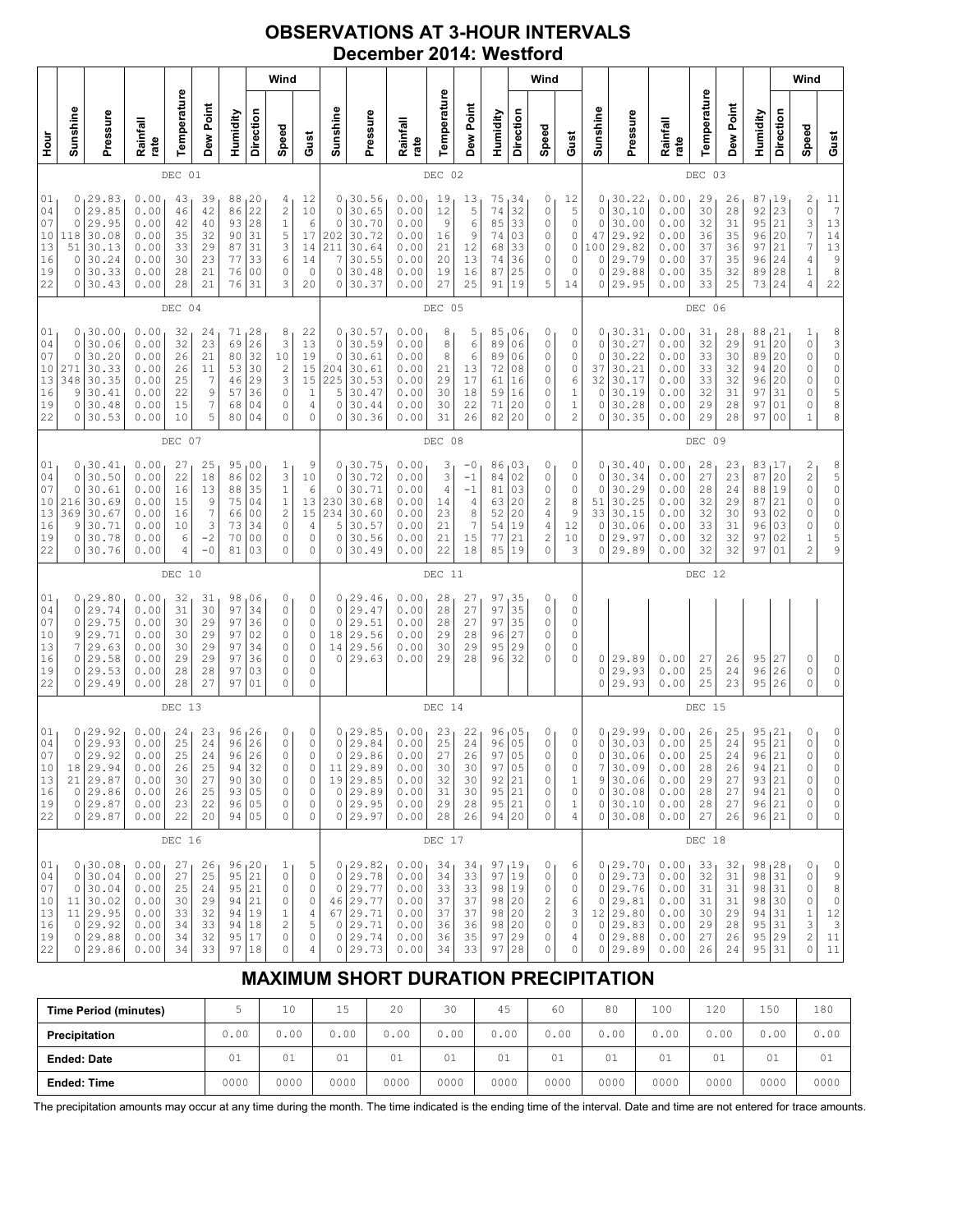### **OBSERVATIONS AT 3-HOUR INTERVALS December 2014: Westford**

|                                              |                                                           |                                                                               |                                                              |                                               |                                              |                                              | Wind                                                   |                                                                                                         |                                                                                 |                                                                          |                                                                            |                                                              |                                                 |                                                                 |                                              | Wind                                                                        |                                                                                                          |                                                           |                                                                     |                                                                         |                                                              |                                              |                                                                    |                                                      | Wind                                         |                                                                                          |                                                                                                                                                   |
|----------------------------------------------|-----------------------------------------------------------|-------------------------------------------------------------------------------|--------------------------------------------------------------|-----------------------------------------------|----------------------------------------------|----------------------------------------------|--------------------------------------------------------|---------------------------------------------------------------------------------------------------------|---------------------------------------------------------------------------------|--------------------------------------------------------------------------|----------------------------------------------------------------------------|--------------------------------------------------------------|-------------------------------------------------|-----------------------------------------------------------------|----------------------------------------------|-----------------------------------------------------------------------------|----------------------------------------------------------------------------------------------------------|-----------------------------------------------------------|---------------------------------------------------------------------|-------------------------------------------------------------------------|--------------------------------------------------------------|----------------------------------------------|--------------------------------------------------------------------|------------------------------------------------------|----------------------------------------------|------------------------------------------------------------------------------------------|---------------------------------------------------------------------------------------------------------------------------------------------------|
| nour<br>H                                    | Sunshine                                                  | Pressure                                                                      | Rainfall<br>rate                                             | Temperature                                   | Dew Point                                    | Humidity                                     | Direction                                              | Speed                                                                                                   | Gust                                                                            | Sunshine                                                                 | Pressure                                                                   | Rainfall<br>rate                                             | Temperature                                     | Dew Point                                                       | Humidity                                     | Direction                                                                   | Speed                                                                                                    | Gust                                                      | Sunshine                                                            | Pressure                                                                | Rainfall<br>rate                                             | Temperature                                  | Dew Point                                                          | Humidity                                             | <b>Direction</b>                             | Speed                                                                                    | Gust                                                                                                                                              |
|                                              |                                                           |                                                                               |                                                              | DEC 19                                        |                                              |                                              |                                                        |                                                                                                         |                                                                                 |                                                                          |                                                                            |                                                              | DEC 20                                          |                                                                 |                                              |                                                                             |                                                                                                          |                                                           |                                                                     |                                                                         |                                                              | DEC 21                                       |                                                                    |                                                      |                                              |                                                                                          |                                                                                                                                                   |
| 01<br>04<br>07<br>10<br>13<br>16<br>19<br>22 | 0<br>$\mathsf{O}\xspace$<br>44<br>62<br>5<br>0<br>$\circ$ | 0, 29.90<br>29.92<br>29.97<br>30.04<br>30.04<br>30.10<br>30.17<br>30.19       | 0.00<br>0.00<br>0.00<br>0.00<br>0.00<br>0.00<br>0.00<br>0.00 | 25<br>24<br>22<br>22<br>22<br>20<br>19<br>12  | 23<br>23<br>20<br>20<br>19<br>18<br>17<br>10 | 93<br>93<br>91<br>91<br>92<br>93             | $95 - 32$<br>96 29<br>31<br>30<br>02<br>03<br>02<br>02 | 0<br>$\circ$<br>$\circ$<br>$\mathbf 1$<br>$\circ$<br>$\circ$<br>0<br>$\mathbf 0$                        | 10<br>$\frac{2}{5}$<br>$\overline{7}$<br>4<br>$\overline{\mathbf{c}}$<br>0<br>0 | $\mathbb O$<br>$\mathbb O$<br>236<br>371<br>11<br>$\mathbb O$<br>$\circ$ | 0, 30.22<br>30.24<br>30.28<br>30.32<br>30.28<br>30.29<br>30.29<br>30.31    | 0.00<br>0.00<br>0.00<br>0.00<br>0.00<br>0.00<br>0.00<br>0.00 | 9<br>8<br>7<br>$17\,$<br>24<br>20<br>$13$<br>14 | 7<br>$\epsilon$<br>$\overline{4}$<br>15<br>19<br>17<br>11<br>12 | 92<br>92<br>91<br>93<br>82<br>88<br>93<br>93 | 09<br>09<br>09<br>09<br>09<br>09<br>09<br>09                                | 0<br>$\mathbb O$<br>$\mathbb O$<br>$\mathbb O$<br>0<br>$\circ$<br>$\circ$<br>$\mathbf 0$                 | 0<br>0<br>0<br>0<br>0<br>0<br>0<br>0                      | $\mathbb O$<br>$\circ$<br>104<br>83<br>7<br>$\circ$<br>$\circ$      | 0, 30.31<br>30.32<br>30.33<br>30.35<br>30.33<br>30.33<br>30.36<br>30.36 | 0.00<br>0.00<br>0.00<br>0.00<br>0.00<br>0.00<br>0.00<br>0.00 | 11<br>14<br>15<br>19<br>22<br>22<br>22<br>22 | 9<br>13<br>14<br>18<br>21<br>21<br>21<br>20                        | 93,09<br>94<br>93<br>94<br>95<br>95<br>95<br>95      | 09<br>09<br>09<br>09<br>09<br>09<br>09       | 0<br>$\mathbb O$<br>$\mathbb O$<br>0<br>0<br>0<br>0<br>$\circ$                           | $\begin{matrix} 0 \\ 0 \\ 0 \end{matrix}$<br>$\circ$<br>$\mathsf{O}\xspace$<br>$\mathbb O$<br>$\mathbb O$<br>$\circ$                              |
|                                              |                                                           |                                                                               |                                                              | DEC 22                                        |                                              |                                              |                                                        |                                                                                                         |                                                                                 |                                                                          |                                                                            |                                                              | DEC 23                                          |                                                                 |                                              |                                                                             |                                                                                                          |                                                           |                                                                     |                                                                         |                                                              | DEC 24                                       |                                                                    |                                                      |                                              |                                                                                          |                                                                                                                                                   |
| 01<br>04<br>07<br>10<br>13<br>16<br>19<br>22 | 0<br>0<br>123<br>114<br>7<br>0<br>01                      | 0, 30.36<br>30.34<br>30.36<br>30.36<br>30.31<br>30.28<br>30.27<br>30.25       | 0.00<br>0.00<br>0.00<br>0.00<br>0.00<br>0.00<br>0.00<br>0.00 | 22<br>22<br>22<br>25<br>27<br>25<br>25<br>23  | 21<br>21<br>21<br>24<br>23<br>23<br>24<br>22 | 95<br>96<br>95<br>95<br>87<br>91<br>95<br>94 | 09<br>09<br>09<br>09<br>02<br>04<br>04<br>05           | 0<br>$\circ$<br>$\circ$<br>$\circ$<br>$\mathbb O$<br>0<br>$\circ$<br>$\mathbf 0$                        | 0<br>$\circ$<br>$\circ$<br>$\mathbb O$<br>$\circ$<br>$\circ$<br>0<br>$\Omega$   | $\circ$<br>$\mathbb O$<br>63<br>5<br>$\circ$<br>0                        | 0, 30.22<br>30.21<br>30.18<br>35 30.18<br>30.12<br>30.12<br>30.10<br>30.07 | 0.00<br>0.00<br>0.00<br>0.00<br>0.00<br>0.00<br>0.00<br>0.00 | 27<br>32<br>32<br>34<br>38<br>38<br>36<br>38    | 26<br>31<br>32<br>34<br>35<br>35<br>35<br>36                    | 96<br>97<br>97<br>97<br>91<br>91<br>96<br>94 | $\begin{array}{c} 30 \\ 23 \end{array}$<br>22<br>20<br>20<br>18<br>18<br>19 | 0<br>$\mathbb O$<br>$\circ$<br>$\mathbb O$<br>1<br>$1\,$<br>$\circ$<br>$\overline{c}$                    | 0<br>0<br>0<br>0<br>7<br>2<br>0<br>7                      | $\mathbb O$<br>$\circ$<br>23<br>51<br>$\circ$<br>$\circ$<br>$\circ$ | 0, 30.03<br>29.99<br>29.93<br>29.88<br>29.74<br>29.64<br>29.55<br>29.41 | 0.00<br>0.00<br>0.00<br>0.00<br>0.00<br>0.00<br>0.00<br>0.00 | 40<br>40<br>40<br>40<br>42<br>40<br>40<br>42 | 37<br>38<br>38<br>39<br>40<br>39<br>39<br>41                       | 91,18<br>91<br>93<br>96<br>93<br>97<br>98<br>98      | 19<br>19<br>20<br>18<br>19<br>19<br> 19      | 4<br>$\frac{5}{3}$<br>3<br>$\frac{5}{1}$<br>$\overline{4}$<br>5                          | $\begin{array}{c} 9 \\ 10 \end{array}$<br>$\epsilon$<br>$\begin{array}{c}\n 9 \\  12 \\  7\n \end{array}$<br>$\bf{8}$<br>12                       |
|                                              |                                                           |                                                                               |                                                              | DEC 25                                        |                                              |                                              |                                                        |                                                                                                         |                                                                                 |                                                                          |                                                                            |                                                              | DEC 26                                          |                                                                 |                                              |                                                                             |                                                                                                          |                                                           |                                                                     |                                                                         |                                                              | DEC 27                                       |                                                                    |                                                      |                                              |                                                                                          |                                                                                                                                                   |
| 01<br>04<br>07<br>10<br>13<br>16<br>19<br>22 | 0<br>0<br>56<br>67<br>9<br>0                              | 0, 29.34<br>29.26<br>29.36<br>29.45<br>29.50<br>29.63<br>29.75<br>0 29.85     | 0.00<br>0.00<br>0.00<br>0.00<br>0.00<br>0.00<br>0.00<br>0.00 | 46<br>51<br>45<br>43<br>42<br>40<br>39<br>38  | 45<br>50<br>41<br>34<br>35<br>33<br>30<br>28 | 99<br>99<br>85<br>70<br>76<br>75<br>70<br>67 | 21<br>19<br>25<br>26<br>24<br>25<br>25<br>27           | 4<br>$\epsilon$<br>$\circ$<br>12<br>$\sqrt{2}$<br>$\overline{7}$<br>8<br>8                              | 10<br>20<br>21<br>31<br>21<br>19<br>28<br>24                                    | $\mathbb O$<br>$\mathbb O$<br>49<br>109<br>12<br>0                       | 0, 29.93<br>29.98<br>30.04<br>30.10<br>30.06<br>30.06<br>30.09<br>0 30.08  | 0.00<br>0.00<br>0.00<br>0.00<br>0.00<br>0.00<br>0.00<br>0.00 | 38<br>37<br>37<br>38<br>39<br>37<br>37<br>37    | 29<br>30<br>30<br>30<br>31<br>30<br>31<br>31                    | 70<br>74<br>76<br>75<br>73<br>76<br>78<br>78 | 1 <sup>25</sup><br>24<br>24<br>27<br>25<br>29<br>27<br>21                   | 6<br>$\,1\,$<br>$\,1\,$<br>$\boldsymbol{7}$<br>$\mathsf S$<br>$\mathbb O$<br>$\mathbf{1}$<br>$\mathbf 0$ | 13<br>8<br>9<br>12<br>10<br>0<br>7<br>6                   | $\mathbb O$<br>$\circ$<br>70<br>58<br>$\circ$<br>$\circ$<br>0       | 0, 30.06<br>30.08<br>30.12<br>30.14<br>30.06<br>30.01<br>29.97<br>29.85 | 0.00<br>0.00<br>0.00<br>0.00<br>0.00<br>0.00<br>0.00<br>0.00 | 36<br>36<br>35<br>38<br>38<br>40<br>41<br>44 | 31<br>31<br>32<br>32<br>33<br>34<br>35<br>36                       | 81,20<br>83<br>86<br>80<br>80<br>80<br>80<br>74   19 | 20<br>20<br>20<br>20<br>21<br>19             | 0<br>$\mathbb O$<br>$\mathbb O$<br>$\mathbb O$<br>0<br>$\overline{\mathbf{c}}$<br>5<br>7 | $\begin{array}{c} 5 \\ 0 \\ 0 \end{array}$<br>$\frac{5}{6}$<br>$\overline{6}$<br>13<br>22                                                         |
|                                              |                                                           |                                                                               |                                                              | DEC 28                                        |                                              |                                              |                                                        |                                                                                                         |                                                                                 |                                                                          |                                                                            |                                                              | DEC 29                                          |                                                                 |                                              |                                                                             |                                                                                                          |                                                           |                                                                     |                                                                         |                                                              | DEC 30                                       |                                                                    |                                                      |                                              |                                                                                          |                                                                                                                                                   |
| 01<br>04<br>07<br>10<br>13<br>16<br>19<br>22 | 0<br>0<br>11<br>0<br>0                                    | 0, 29.77<br>29.69<br>29.68<br>29.75<br>503 29.77<br>29.84<br>29.91<br>0 29.95 | 0.00<br>0.00<br>0.00<br>0.00<br>0.00<br>0.00<br>0.00<br>0.00 | 45<br>45<br>42<br>41<br>42<br>36<br>33<br>29  | 37<br>38<br>40<br>36<br>32<br>28<br>27<br>17 | 75<br>77<br>93<br>84<br>69<br>75<br>80<br>61 | 20<br>21<br>23<br>29<br>27<br>31<br>32<br>30           | 5<br>$\begin{array}{c} 8 \end{array}$<br>5<br>$\overline{c}$<br>8<br>$\overline{c}$<br>$\circ$<br>$1\,$ | 20<br>20<br>10<br>9<br>23<br>8<br>$\overline{4}$<br>10                          | $\mathsf{O}\xspace$<br>$\circ$<br>237<br>221<br>14<br>$\circ$            | 0, 29.94<br>29.97<br>30.07<br>30.15<br>30.13<br>30.16<br>30.20<br>0 30.24  | 0.00<br>0.00<br>0.00<br>0.00<br>0.00<br>0.00<br>0.00<br>0.00 | 31<br>30<br>23<br>20<br>22<br>19<br>16<br>14    | 22<br>22<br>19<br>12<br>8<br>$\boldsymbol{7}$<br>8<br>7         | 70<br>70<br>87<br>71<br>53<br>59<br>71<br>73 | 124<br>25<br>30<br>32<br>32<br>01<br>32<br>30                               | 1<br>$\mathbb O$<br>3<br>$\,1\,$<br>$\sqrt{2}$<br>$\mathbb O$<br>$\mathbb O$<br>$\mathbf 0$              | 9<br>4<br>15<br>8<br>11<br>$\circ$<br>5<br>$\overline{c}$ | $\circ$<br>$\circ$<br>251<br>348<br>14<br>$\circ$<br>0              | 0, 30.26<br>30.30<br>30.34<br>30.39<br>30.32<br>30.32<br>30.34<br>30.31 | 0.00<br>0.00<br>0.00<br>0.00<br>0.00<br>0.00<br>0.00<br>0.00 | 14<br>9<br>6<br>10<br>13<br>12<br>12<br>7    | 4<br>$\sqrt{2}$<br>$-1$<br>$\circ$<br>$-0$<br>$-0$<br>$-2$<br>$-1$ | 66<br>$73$<br>75<br>65<br>55<br>58<br>54<br>70       | 30<br>30<br>29<br>33<br>30<br>04<br>26<br>27 | 5<br>$\circ$<br>$\circ$<br>3<br>$\mathbb O$<br>0<br>$\mathbf 1$<br>$\circ$               | $\begin{array}{c} 1\,8 \\ 2 \\ 0 \end{array}$<br>$\begin{array}{c}\n19 \\ 7\n\end{array}$<br>$\mathbb O$<br>$\begin{array}{c} 9 \\ 0 \end{array}$ |
|                                              |                                                           |                                                                               |                                                              | DEC 31                                        |                                              |                                              |                                                        |                                                                                                         |                                                                                 |                                                                          |                                                                            |                                                              |                                                 |                                                                 |                                              |                                                                             |                                                                                                          |                                                           |                                                                     |                                                                         |                                                              |                                              |                                                                    |                                                      |                                              |                                                                                          |                                                                                                                                                   |
| 01<br>04<br>07<br>10<br>13<br>16<br>19<br>22 | 0<br>0<br>58<br>132<br>21<br>$\circ$                      | 0, 30.26<br>30.23<br>30.22<br>30.24<br>30.18<br>30.12<br>30.06<br>0 29.98     | 0.00<br>0.00<br>0.00<br>0.00<br>0.00<br>0.00<br>0.00<br>0.00 | 8<br>8<br>9<br>$1\,5$<br>17<br>17<br>18<br>17 | 2<br>5<br>6<br>9<br>3<br>5<br>7<br>8         | 77<br>85<br>89<br>78<br>55<br>58<br>62<br>68 | 27<br>16<br>16<br>29<br>30<br>24<br>20<br>21           | 0<br>$\circ$<br>$\circ$<br>$\overline{\mathbf{c}}$<br>3<br>$\circ$<br>5<br>$\overline{7}$               | 0<br>$\circ$<br>0<br>$\overline{7}$<br>11<br>$\overline{c}$<br>12<br>14         |                                                                          |                                                                            |                                                              |                                                 |                                                                 |                                              |                                                                             |                                                                                                          |                                                           |                                                                     |                                                                         |                                                              |                                              |                                                                    |                                                      |                                              |                                                                                          |                                                                                                                                                   |

### NOTES:

Units are: Temperature=°F, Wind=mph, Pressure=Inches Hg, Precipitation=inches.<br>Wind Direction: Directions are those from which the wind is blowing, indicated in tens of degrees<br>from true north: i.e., 09 for East, 18 for So

## **WEATHER NOTES SUMMARY BY HOUR**

|    |                                              |                                                                     | <b>Resultant</b><br>Wind                                                     |                                              |                                              |                                              |                                                      |                                              |                                                                |
|----|----------------------------------------------|---------------------------------------------------------------------|------------------------------------------------------------------------------|----------------------------------------------|----------------------------------------------|----------------------------------------------|------------------------------------------------------|----------------------------------------------|----------------------------------------------------------------|
| n. | Hour                                         | Sunshine                                                            | Pressure                                                                     | Temperature                                  | Dew Point                                    | Humidity                                     | Wind Speed                                           | Direction                                    | Speed                                                          |
|    | 01<br>04<br>07<br>10<br>13<br>16<br>19<br>22 | $\Omega$<br>$\Omega$<br>0<br>93<br>132<br>5<br>$\Omega$<br>$\Omega$ | 30.075<br>30.072<br>30.096<br>30.120<br>30.078<br>30.074<br>30.104<br>30.094 | 27<br>26<br>25<br>28<br>30<br>28<br>27<br>26 | 23<br>23<br>23<br>24<br>24<br>23<br>23<br>22 | 88<br>89<br>91<br>85<br>81<br>83<br>85<br>86 | 1.5<br>1.0<br>0.9<br>1.6<br>1.6<br>1.0<br>1.0<br>1.6 | 24<br>22<br>28<br>27<br>25<br>26<br>23<br>23 | 1.1<br>0.7<br>0<br>. 6<br>1.2<br>1.1<br>0<br>. 6<br>0.7<br>1.1 |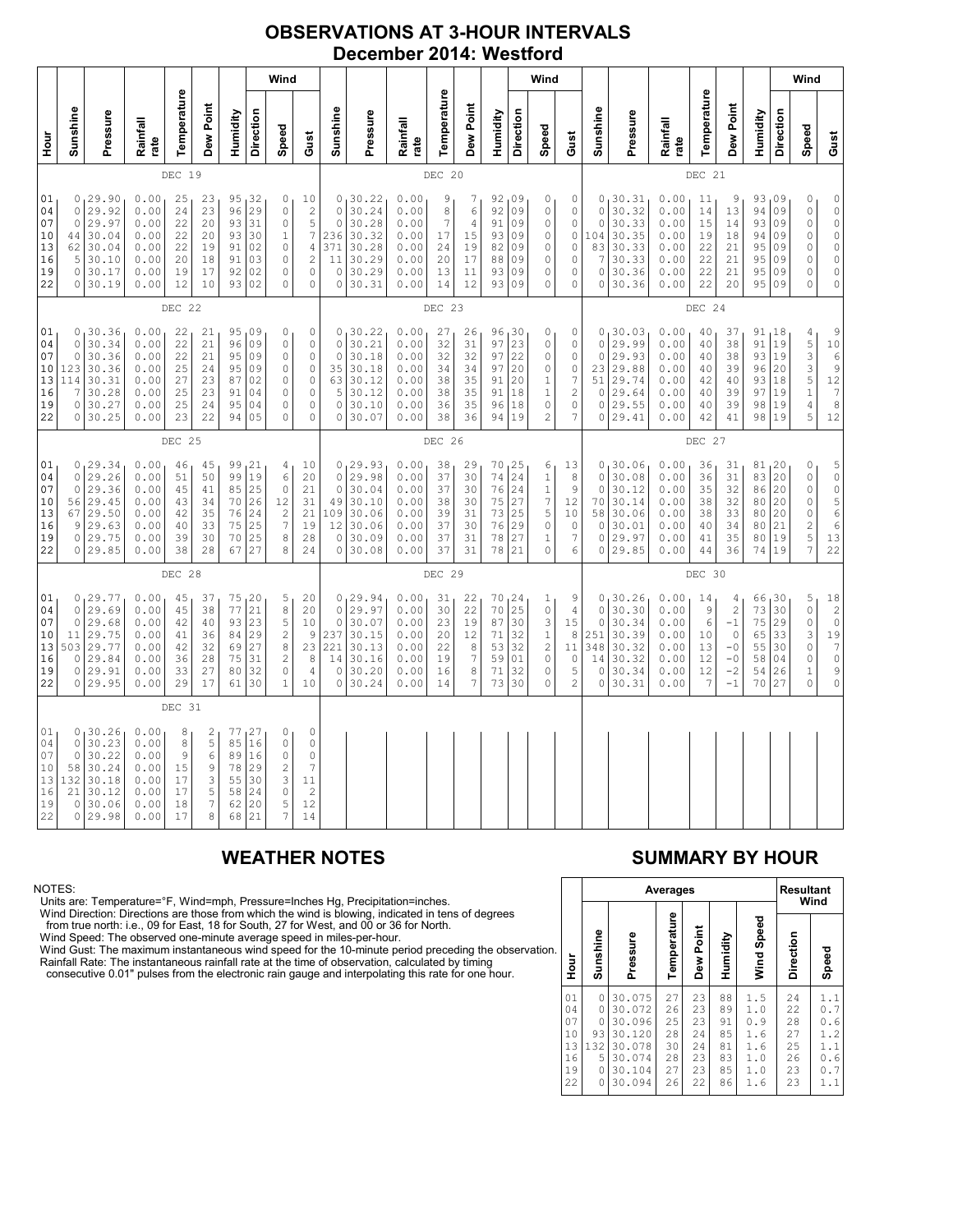### **HOURLY PRECIPITATION (Water Equivalent) December 2014: Westford**

| Date                                                      |    |    |    |    |    | A.M. Hour Ending at |    |                                                                                                                                                                                                                                                                                                                                        |    |    |    |    | P.M. Hour Ending at |    |    |    |    |    |    |    |    |    |        |    | Date                                                                                         |
|-----------------------------------------------------------|----|----|----|----|----|---------------------|----|----------------------------------------------------------------------------------------------------------------------------------------------------------------------------------------------------------------------------------------------------------------------------------------------------------------------------------------|----|----|----|----|---------------------|----|----|----|----|----|----|----|----|----|--------|----|----------------------------------------------------------------------------------------------|
|                                                           | 01 | 02 | 03 | 04 | 05 | 06                  | 07 | 08                                                                                                                                                                                                                                                                                                                                     | 09 | 10 | 11 | 12 | 01                  | 02 | 03 | 04 | 05 | 06 | 07 | 08 | 09 | 10 | $11\,$ | 12 |                                                                                              |
| 01<br>02<br>03<br>04<br>05                                |    |    |    |    |    |                     |    |                                                                                                                                                                                                                                                                                                                                        |    |    |    |    |                     |    |    |    |    |    |    |    |    |    |        |    | $01\,$<br>$\begin{array}{c} 02 \\ 03 \end{array}$<br>04<br>05                                |
| 06<br>07<br>08<br>09<br>10                                |    |    |    |    |    |                     |    |                                                                                                                                                                                                                                                                                                                                        |    |    |    |    |                     |    |    |    |    |    |    |    |    |    |        |    | 06<br>$\begin{array}{c} 07 \\ 08 \end{array}$<br>09<br>10                                    |
| $11\,$<br>$12\,$<br>$13$<br>14<br>15                      |    |    |    |    |    |                     |    |                                                                                                                                                                                                                                                                                                                                        |    |    |    |    |                     |    |    |    |    |    |    |    |    |    |        |    | $11\,$<br>$\begin{array}{c} 12 \\ 13 \end{array}$<br>$\begin{array}{c} 14 \\ 15 \end{array}$ |
| 16<br>17<br>$1\,8$<br>19<br>20                            |    |    |    |    |    |                     |    |                                                                                                                                                                                                                                                                                                                                        |    |    |    |    |                     |    |    |    |    |    |    |    |    |    |        |    | $16$<br>$17\,$<br>$\begin{array}{c} 18 \\ 19 \end{array}$<br>20                              |
| $\begin{array}{c} 21 \\ 22 \end{array}$<br>23<br>24<br>25 |    |    |    |    |    |                     |    |                                                                                                                                                                                                                                                                                                                                        |    |    |    |    |                     |    |    |    |    |    |    |    |    |    |        |    | 21<br>22<br>23<br>24<br>25                                                                   |
| 26<br>27<br>28<br>29<br>30                                |    |    |    |    |    |                     |    |                                                                                                                                                                                                                                                                                                                                        |    |    |    |    |                     |    |    |    |    |    |    |    |    |    |        |    | 26<br>27<br>28<br>29<br>30                                                                   |
| 31                                                        |    |    |    |    |    |                     |    |                                                                                                                                                                                                                                                                                                                                        |    |    |    |    |                     |    |    |    |    |    |    |    |    |    |        |    | 31                                                                                           |
|                                                           |    |    |    |    |    |                     |    | $\mathsf{sum}[\mathsf{0.00}]\mathsf{0.00}[\mathsf{0.00}]\mathsf{0.00}[\mathsf{0.00}]\mathsf{0.00}$ $\mathsf{0.00}]\mathsf{0.00}$ $\mathsf{0.00}]\mathsf{0.00}$ $\mathsf{0.00}]\mathsf{0.00}$ $\mathsf{0.00}]\mathsf{0.00}$ $\mathsf{0.00}]\mathsf{0.00}$ $\mathsf{0.00}]\mathsf{0.00}$ $\mathsf{0.00}]\mathsf{0.00}$ $\mathsf{0.00}]\$ |    |    |    |    |                     |    |    |    |    |    |    |    |    |    |        |    |                                                                                              |

During a frozen precipitation event, hourly precipitation totals may not be recorded. In this case, daily amounts are typically entered in the last column (hour ending at 12 A.M.)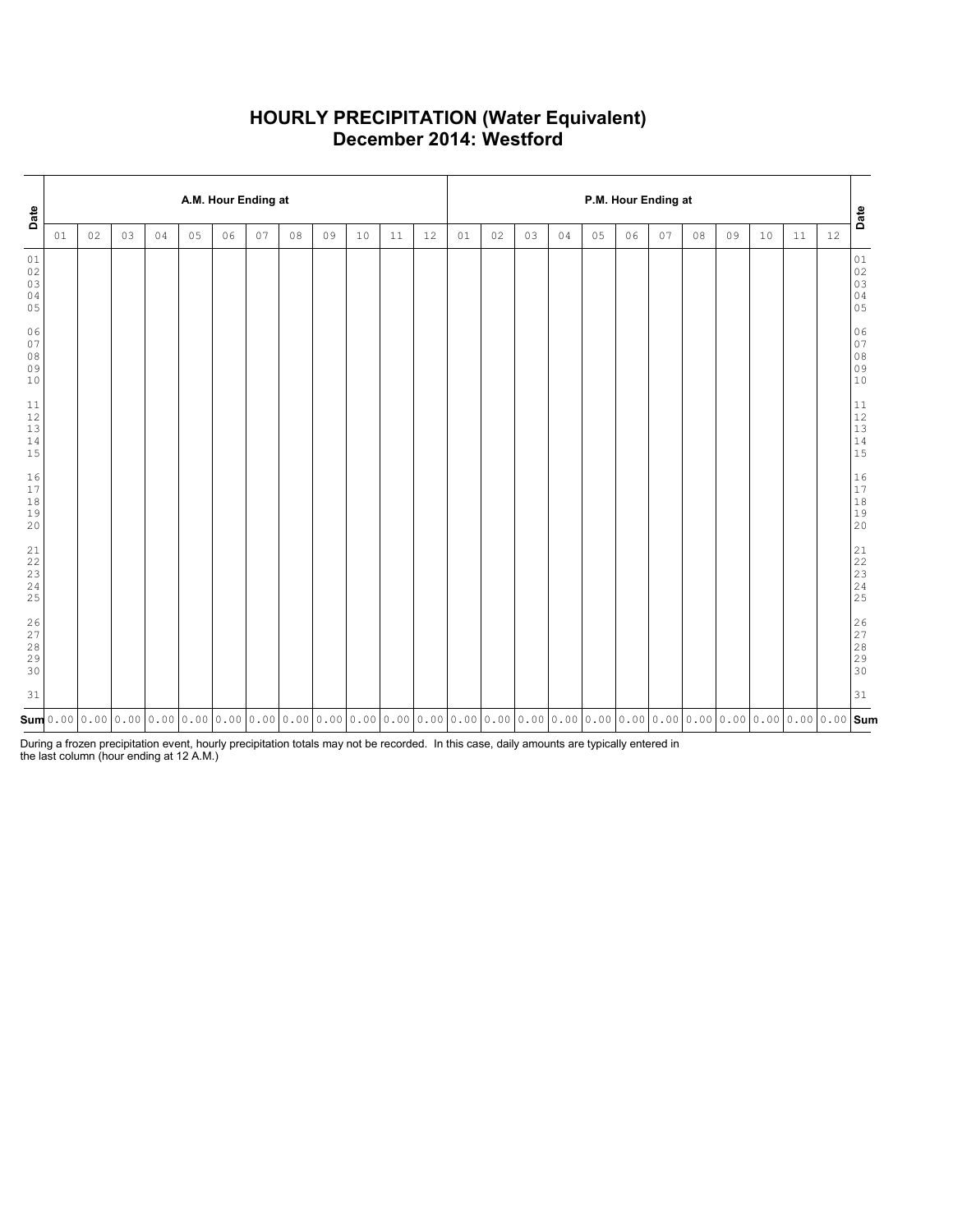## **HOUR-BY-HOUR DATA December 2014: Westford**